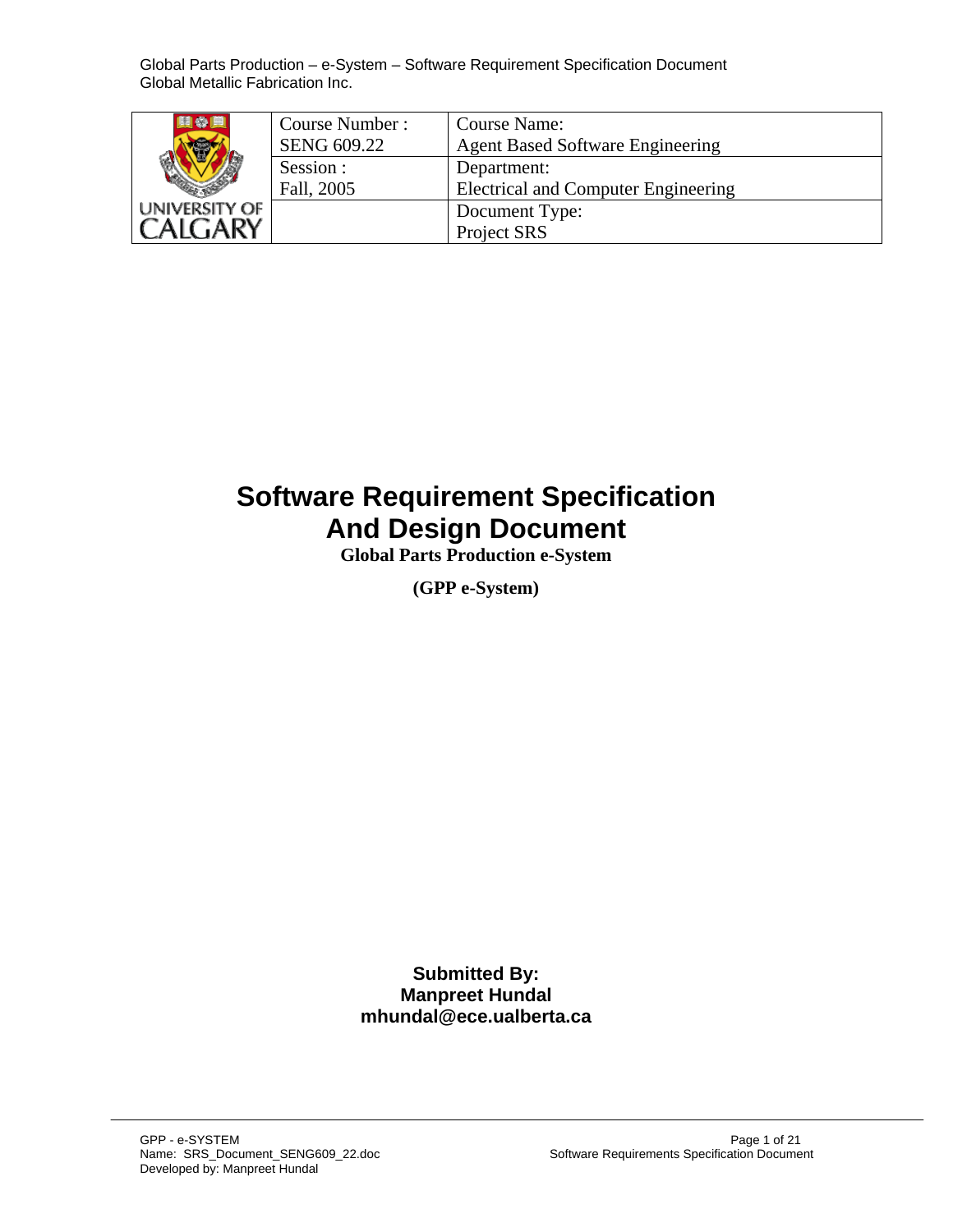### **Table of Contents**

| Create, view, Modify and Delete Customer |
|------------------------------------------|
|                                          |
| Create, View, Modify and Delete Machines |
|                                          |
|                                          |
|                                          |
|                                          |
|                                          |
|                                          |
|                                          |
|                                          |
|                                          |
|                                          |
|                                          |
|                                          |
|                                          |
|                                          |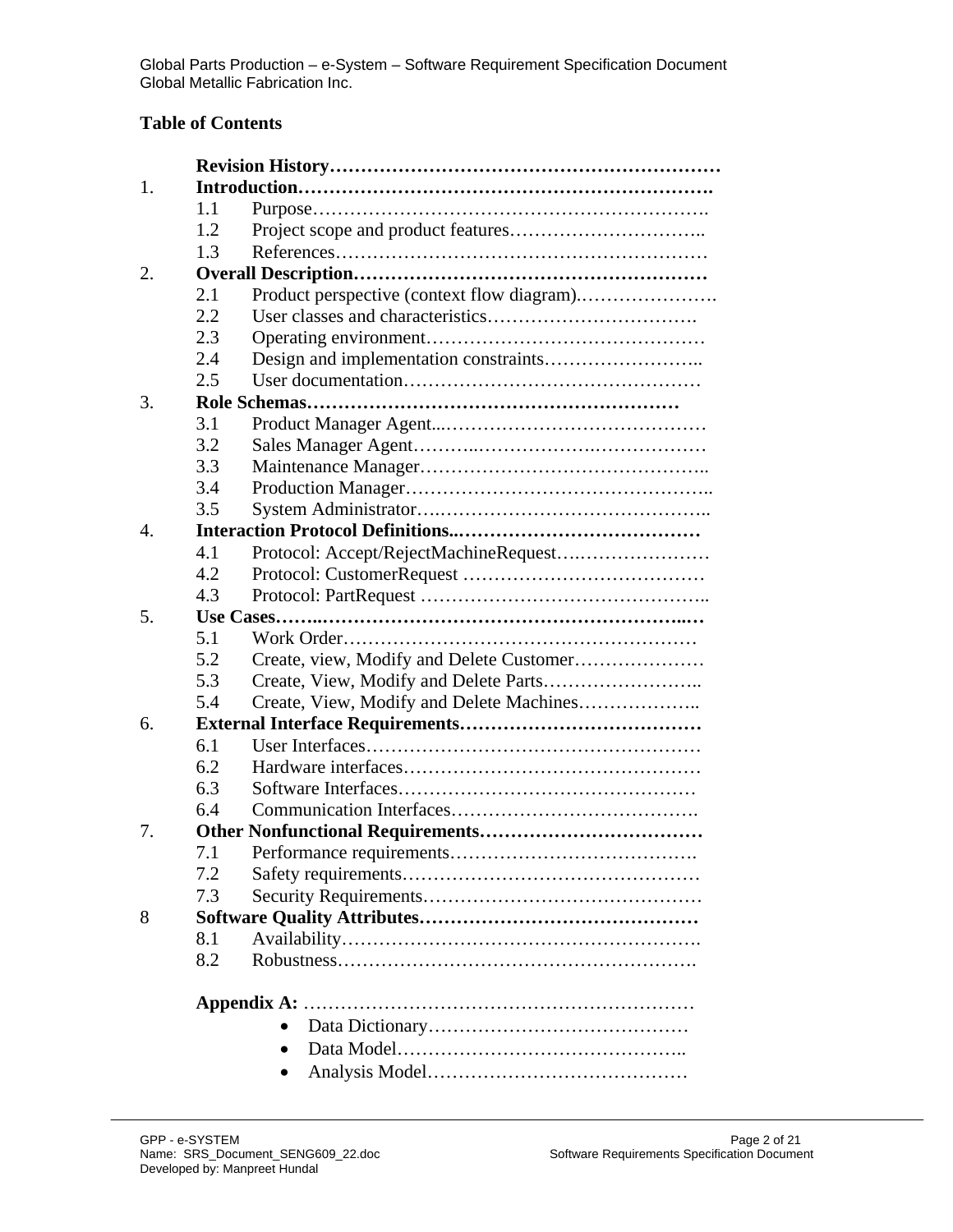| <b>Name</b>     | Date       | <b>Reason for Changes</b>          | <b>Version</b>  |
|-----------------|------------|------------------------------------|-----------------|
| Manpreet Hundal | 09/10/2005 | Initial Draft                      | 1.0 Draft 1     |
| Manpreet Hundal | 18/10/2005 | <b>Revision of System Features</b> | 1.0 Approved    |
| Manpreet Hundal | 23/10/2005 | Integration of Document            | 1.0 Final Draft |

## **Revision History**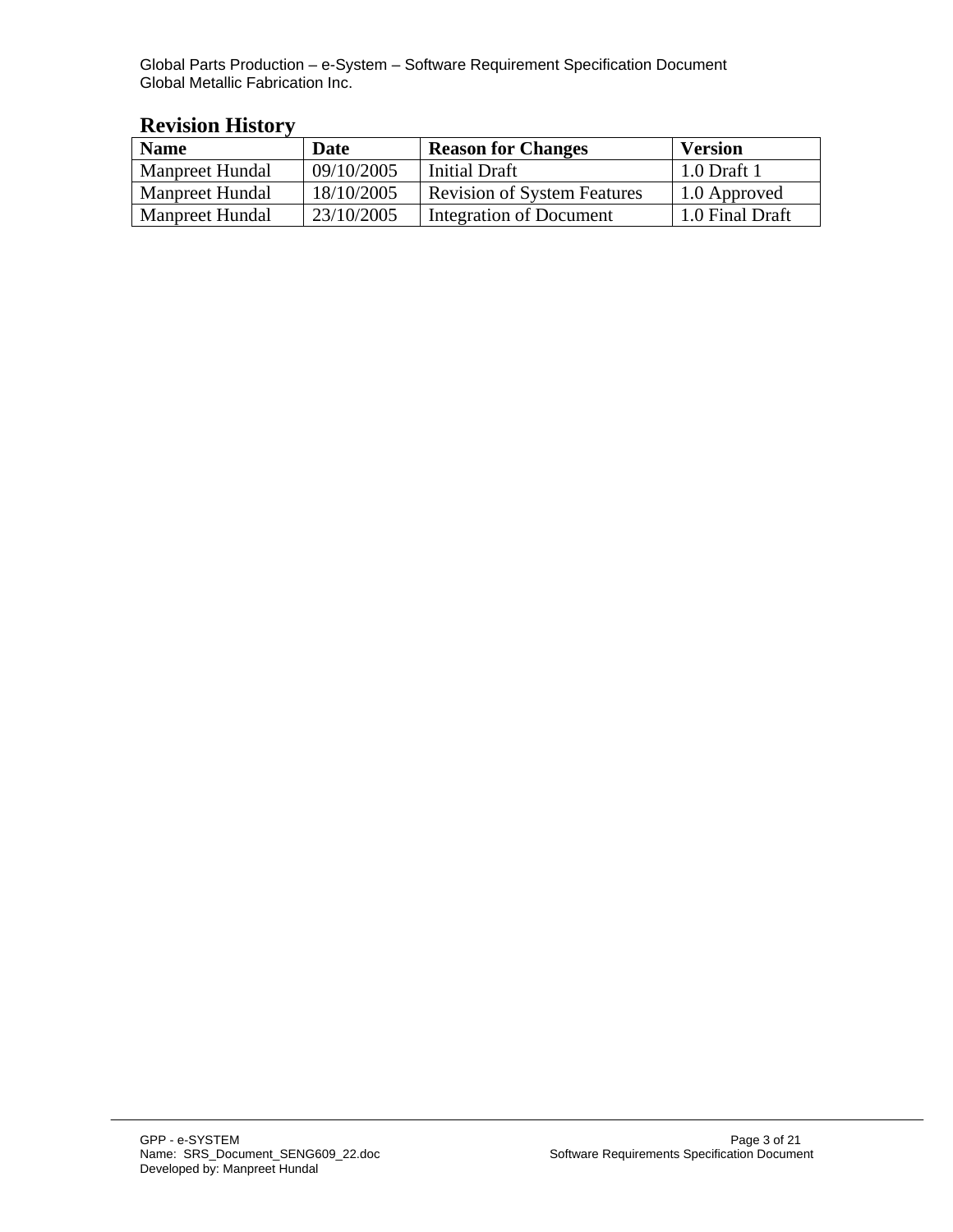## **Software Requirement Specification Document**

#### **Global Parts Production e-System**

**(GPP e-System)**

## **1. Introduction**

#### **1.1 Purpose:**

The purpose of this document is to identify unambiguously the user requirements and clearly define both functional and nonfunctional requirements of GPP e-SYSTEM. In addition, this document is intended to cover technical goals as well as objectives of the proposed System.

#### **1.2 Project scope and product features:**

The proposed solution focuses on developing the automation of production system (GPP e-SYSTEM). Businesses today are rapidly moving towards process automation, each achieving and benefiting from it to varying degrees. Process automation, the next evolutionary step after the definition of a suitable process itself, usually results in an extremely streamlined flow that is manageable and flexible. Workflow engine will be an integral part of this process, thus catering to the business process management needs.

GPP e-SYSTEM will maintain the databases of the following features:

- Work Order
- Customers
- Machines
- Parts

### **1.3 References Materials:**

Demo Presentation

## **2. Overall Description**

#### **2.1 Project perspective:**

This new production e-system replaces the current manual processes of the work flow. The Context diagram in Figure1 explains the entities and their interfaces.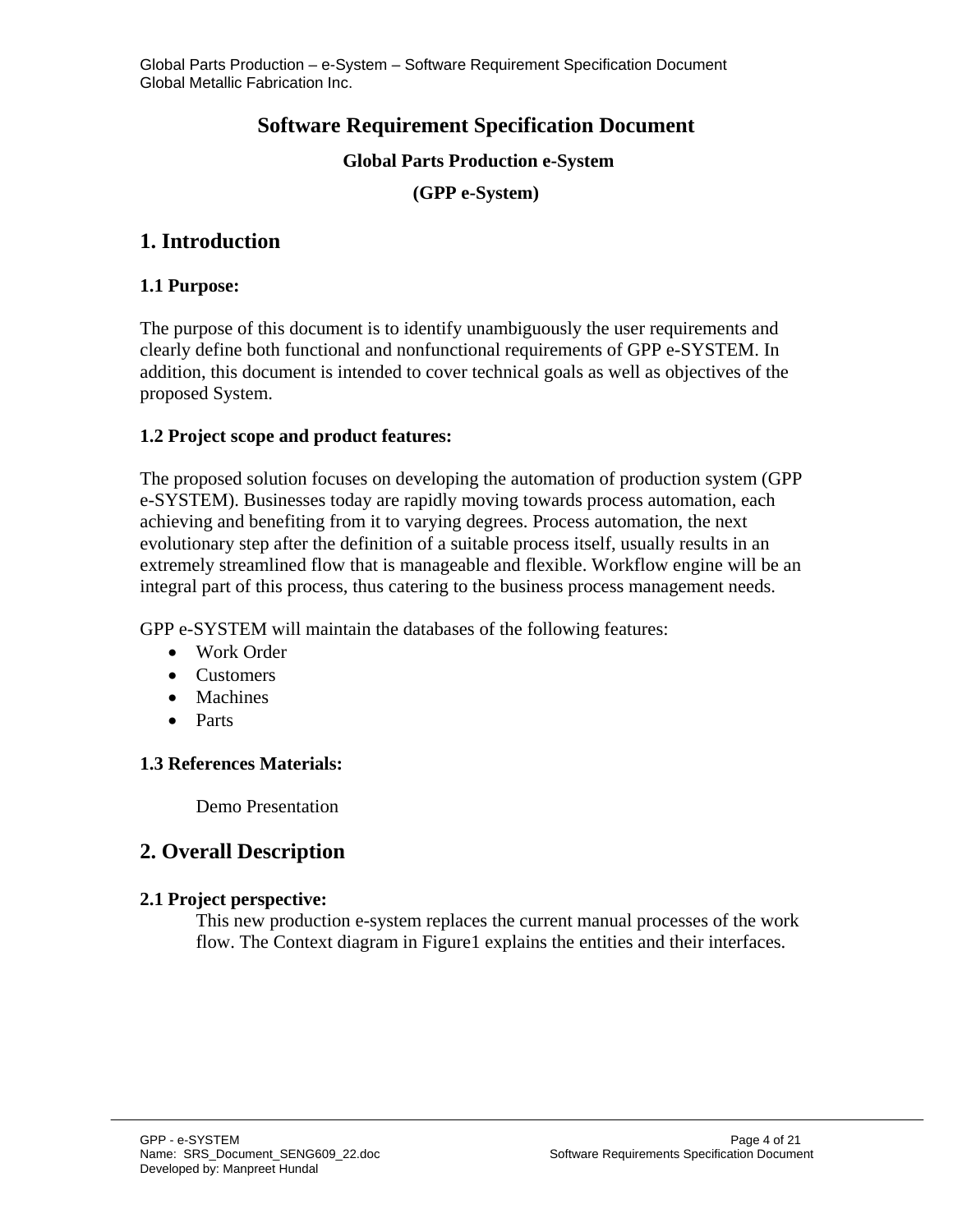

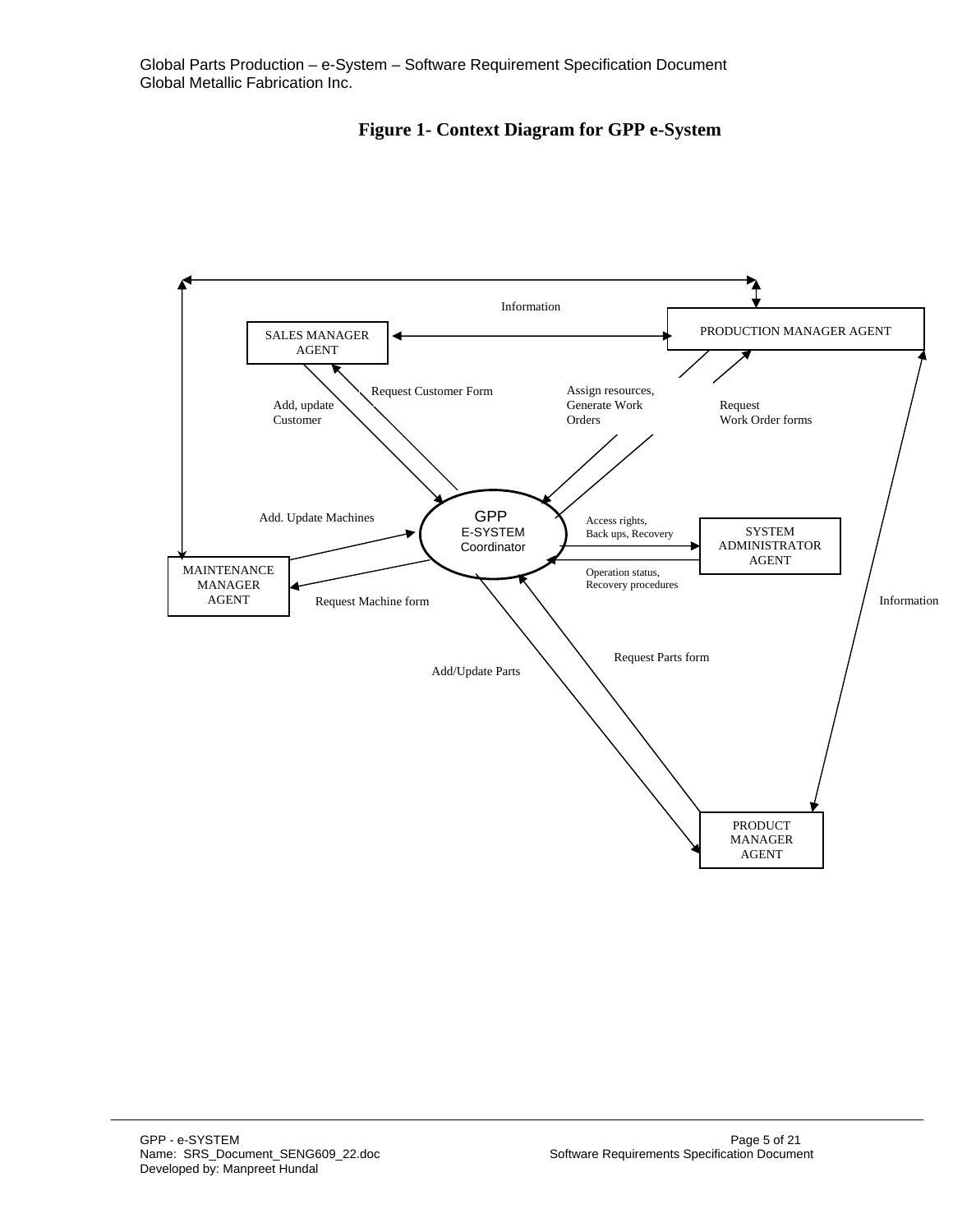#### **2.2 User Classes and characteristics:**

#### **Sales manager:**

<sup>¾</sup> Responsible for managing customer's database by adding and updating customer's details.

#### **Production Manager:**

 $\geq$  Plans the work orders and is responsible for resource allocations and then generates Work Order and assign resources.

#### **Maintenance Manager:**

<sup>¾</sup> Maintains machines database and update as required.

#### **Product Manager:**

 $\triangleright$  Manages the metallic parts catalogue.

#### **System Administrator:**

 $\triangleright$  Responsible for scheduling and performing backup at the complete database level as well as the individual objects level. It is also responsible for recovery of the database or objects in the event of hardware/software failure.

#### **2.3 Operating environment:**

- <sup>¾</sup> The production system shall operate on IE
- <sup>¾</sup> The Production System shall GUI environment
- $\triangleright$  The Production System shall maintain secure accessibility.

#### **2.4 Design and implementation constraints:**

- $\triangleright$  Application will be designed by using the multi agent methodology called GAIA.
- $\rightarrow$  Application client shall be running on the Internet Explorer
- $\rightarrow$  Application Data shall be stored in the SQL Database
- $\rightarrow$  Application shall be running on the Windows 2000 / Windows NT operating system.
- $\triangleright$  Application shall be deployed on the IIS application server.

#### **2.5 User documentation:**

The first time a new user can request for a demo and documentation of the application from the IT support person.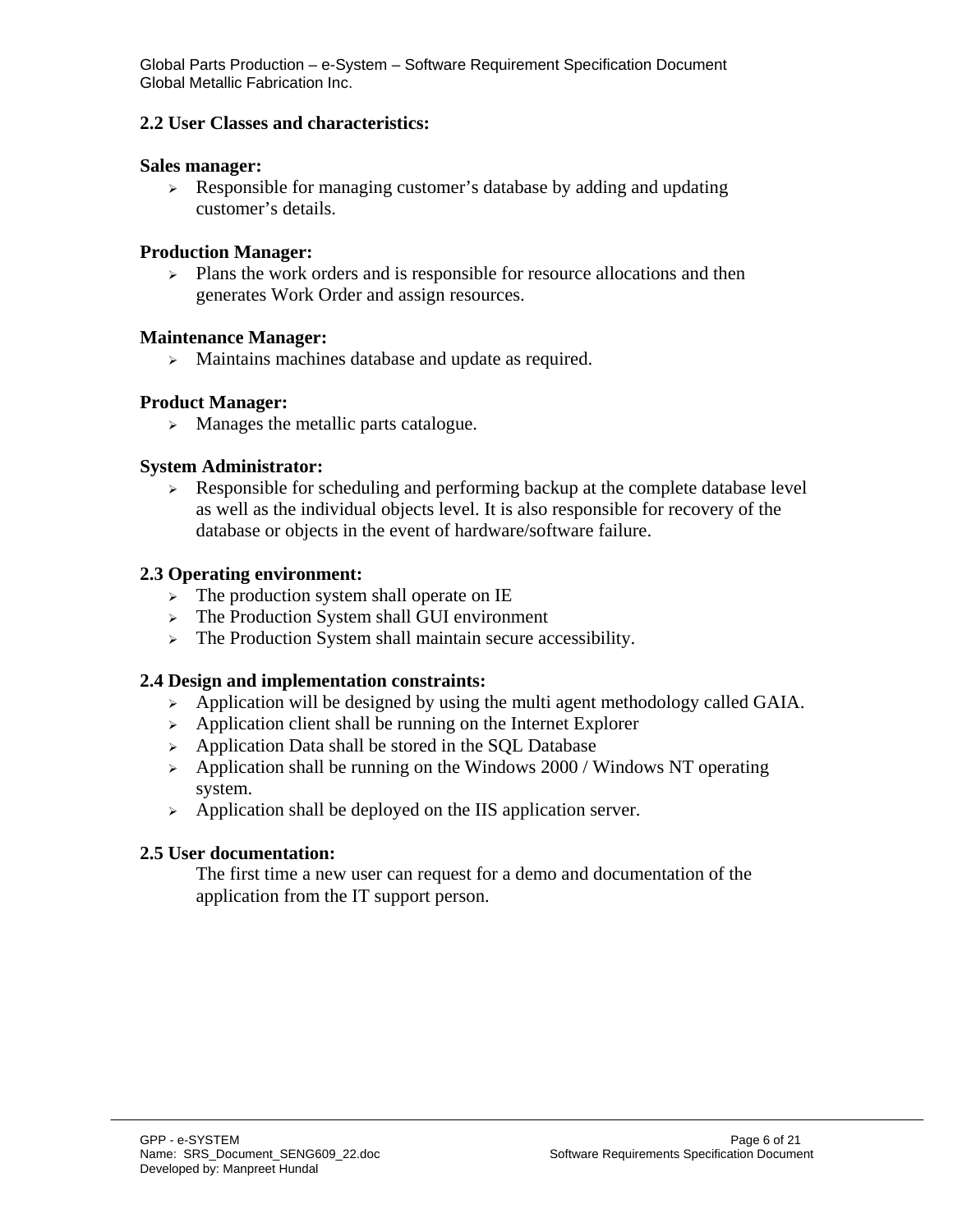## **3. Role Schemas of Agents**

## **3.1 Product Manager Agent**

|                       | Role Schema: ProductManager (PRM)                                   |                                                                    |  |
|-----------------------|---------------------------------------------------------------------|--------------------------------------------------------------------|--|
|                       | Description: Responsible for updating the parts database having the |                                                                    |  |
|                       |                                                                     | information of all the metallic parts manufactured by the company. |  |
|                       |                                                                     | Protocols and Activities: GetPartDetails, AddPartDetails,          |  |
|                       | UpdatePartDetails, PrintPartDetails                                 |                                                                    |  |
| Permissions:          |                                                                     |                                                                    |  |
| Generates partDetails |                                                                     | //creates new metallic part details                                |  |
|                       | Reads partDetails                                                   | $\sqrt{\alpha}$ metallic part details                              |  |
|                       | Update partDetails                                                  | //updates metallic part details                                    |  |
|                       | Print partDetails                                                   |                                                                    |  |
| Responsibilities      |                                                                     |                                                                    |  |
| Liveness:             |                                                                     |                                                                    |  |
|                       |                                                                     | ProductManager= AddPartDetails   GetPartDetails   GetPartDetails.  |  |
|                       |                                                                     | UpdatePartDetails   GetPartDetails. PrintPartDetails               |  |
| Safety:               |                                                                     |                                                                    |  |
| true                  |                                                                     |                                                                    |  |

## **3.2 Sales Manager Agent**

|                                                                  | Role Schema: SalesManager (SM)              |                                                                   |
|------------------------------------------------------------------|---------------------------------------------|-------------------------------------------------------------------|
|                                                                  |                                             | Description: Responsible for updating the customers database      |
|                                                                  | UpdateCustomerDetails, PrintCustomerDetails | Protocols and Activities: GetCustomerDetails, AddCustomerDetails, |
| Permissions:                                                     |                                             |                                                                   |
|                                                                  | Generates customerDetails                   | //creates new customer details                                    |
|                                                                  | reads customerDetails                       | //read customer details                                           |
|                                                                  | update customerDetails                      | //update customer details                                         |
| Print                                                            | customerDetails                             |                                                                   |
| Responsibilities                                                 |                                             |                                                                   |
| Liveness:                                                        |                                             |                                                                   |
|                                                                  |                                             | SalesManager= (AddCustomerDetails)   (GetCustomerDetails)         |
| (GetCustomerDetails. UpdateCustomerDetails) (GetCustomerDetails. |                                             |                                                                   |
|                                                                  | PrintCustomerDetails)                       |                                                                   |
| Safety:                                                          |                                             |                                                                   |
| true                                                             |                                             |                                                                   |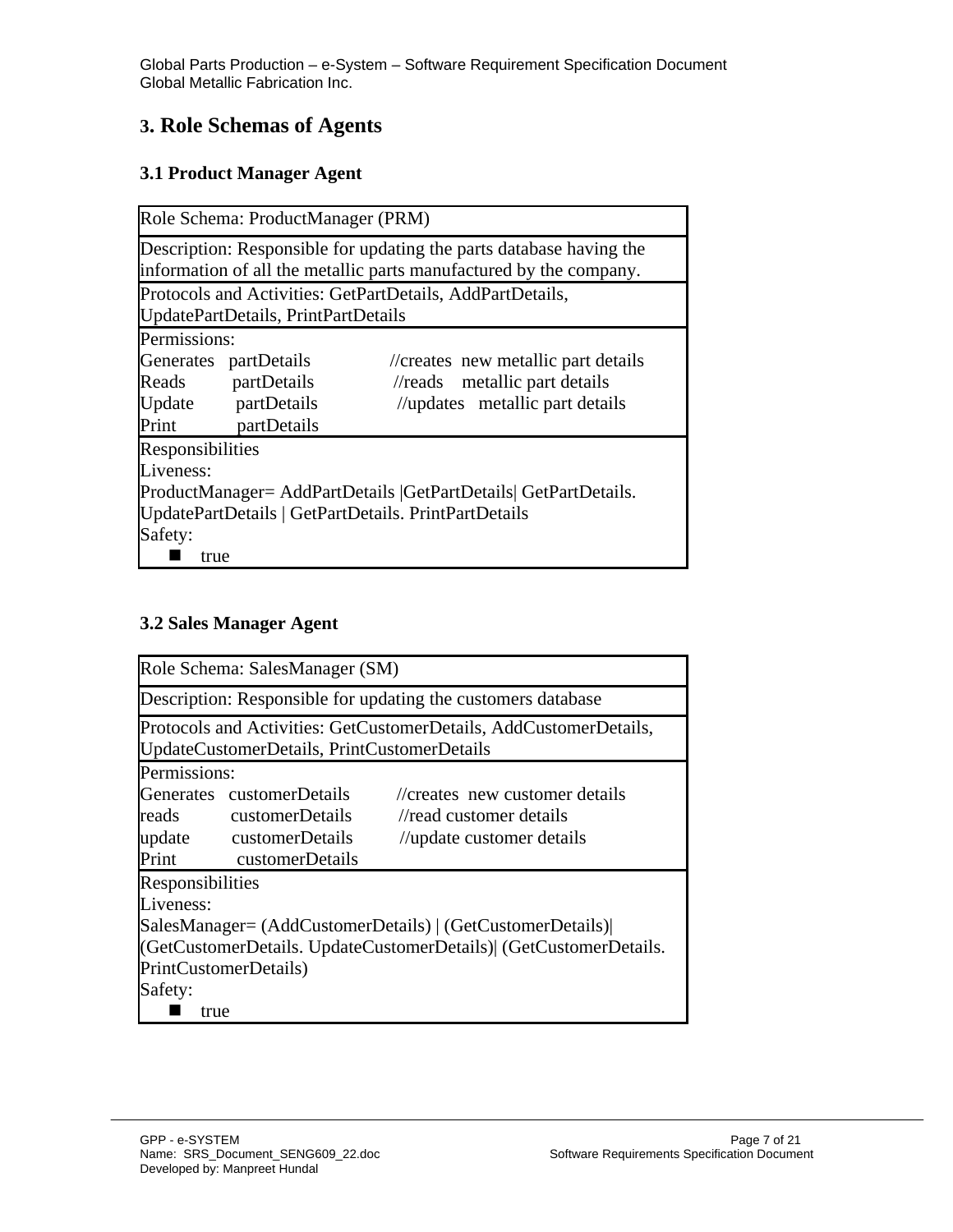#### **3.3 Maintenance Manager**

| Role Schema: MaintenanceManager (MM)                            |                                           |                                                                 |
|-----------------------------------------------------------------|-------------------------------------------|-----------------------------------------------------------------|
|                                                                 |                                           | Description: Responsible for updating the machines database     |
|                                                                 | UpdateMachineDetails, PrintMachineDetails | Protocols and Activities: GetMachineDetails, AddMachineDetails, |
| Permissions:                                                    |                                           |                                                                 |
|                                                                 | Generates machineDetails                  | //creates new machine details                                   |
|                                                                 | reads machineDetails                      | //reads machine details                                         |
|                                                                 | update machineDetails                     | //update machine details                                        |
|                                                                 | Print machineDetails                      |                                                                 |
| Responsibilities                                                |                                           |                                                                 |
| Liveness:                                                       |                                           |                                                                 |
|                                                                 |                                           | MaintenanceManager= (AddMachineDetails)   (GetMachineDetails)   |
| (GetMachineDetails. UpdateMachineDetails)   (GetMachineDetails. |                                           |                                                                 |
| PrintMachineDetails)                                            |                                           |                                                                 |
| Safety:                                                         |                                           |                                                                 |
| true                                                            |                                           |                                                                 |

## **3.4 Production Manager**

|                  | Role Schema: ProductionManager (PM)           |                                                                    |
|------------------|-----------------------------------------------|--------------------------------------------------------------------|
|                  |                                               | Description: Responsible for creation of work orders and reads the |
|                  |                                               | information from the customer, machine and parts databases.        |
|                  |                                               | Protocols and Activities: GetMachineDetails, GetPartDetails,       |
|                  |                                               | GetCustomerDetails, AddWorkOrderDetails, GetWorkOrderDetails       |
|                  | UpdateWorkOrderDetails, PrintWorkOrderDetails |                                                                    |
| Permissions:     |                                               |                                                                    |
|                  | Generates workOrderDetails                    | //creates new workOrder details                                    |
| Reads            | part                                          | $\frac{1}{\sqrt{2}}$ read part details                             |
|                  | machine                                       | $\sqrt{\pi}$ machine details                                       |
|                  | customer                                      | //read customer details                                            |
|                  | workOrderDetails                              | //read workOrder details                                           |
| Update           | workOrderDetails                              | //updates workOrder details                                        |
| Print            | workOrderDetails                              |                                                                    |
| Responsibilities |                                               |                                                                    |
|                  |                                               | Liveness: ProductionManager= GetPartDetails. GetCustomerDetails.   |
|                  |                                               | GetMachineDetails .AddWorkOrderDetails   GetWorkOrderDetails       |
|                  | GetWorkOrderDetails.UpdateWorkOrderDetails    |                                                                    |
|                  | GetWorkOrderDetails. PrintWorkOrderDetails    |                                                                    |
| Safety: True     |                                               |                                                                    |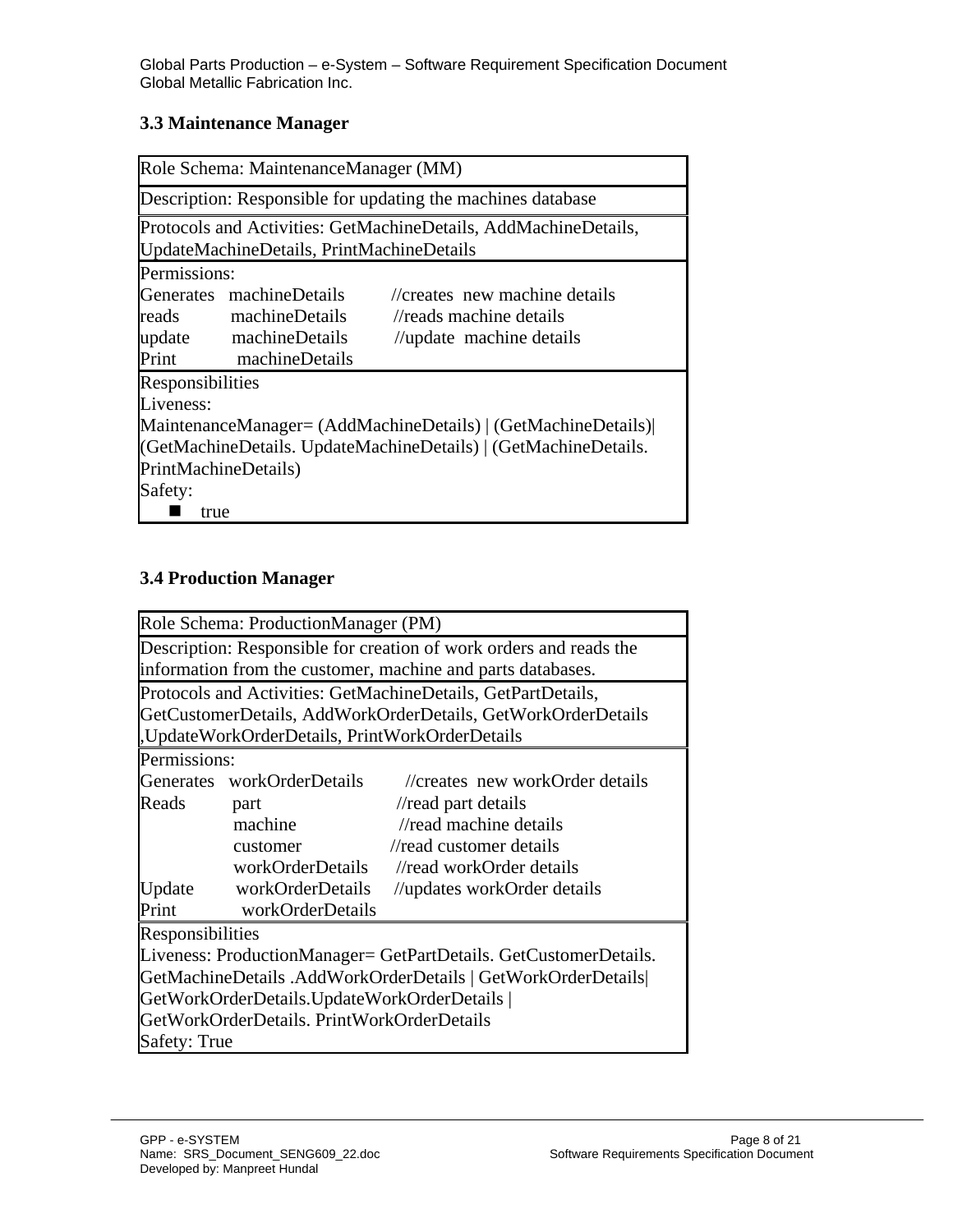#### **3.5 System Administrator**

| Role Schema: SystemAdministrator (SA)                                        |
|------------------------------------------------------------------------------|
| Description: The role is responsible for scheduling and performing           |
| backup at the complete database level as well as the individual objects      |
| level. It is also responsible for recovery of the database or objects in the |
| event of hardware/software failure.                                          |
| Protocols and Activities: DBBackup, ObjectBackup, OfflineStorage,            |
| DBRecovery, ObjectRecovery, AcceptBackupSchedule,                            |
| AcceptBackupRequest, UpdateCatalog                                           |
| Permissions:                                                                 |
| reads BackUp Schedule                                                        |
| update Catalog Database with updated backup/recovery info                    |
| Responsibilities                                                             |
| Liveness:                                                                    |
| SystemAdministrator= (AcceptBackupRequest. DBBackup)                         |
| (ObjectBackup. OfflineStorage)   DBRecovery   (ObjectRecovery.               |
| UpdateCatalog)                                                               |
| Safety:                                                                      |
| true                                                                         |

## **4. Interaction Protocol Definitions**

#### **4.1 Protocol: Accept / RejectMachineRequest**

Purpose: This protocol allows the MaintenanceManager to accept or reject the request for use of machines for specific duration.

Initiator: ProductionManager

Responder: MaintenanceManager

Input: Request for use of machine for the specific time period

Output: Accept or Reject Request

Processing: The MaintenanceManager checks the machine status and accept or reject depending upon the availability and work load.

| Requests for Machine Details and the availability<br>for the specific duration.                                                        |                    | Machine to be required and duration |
|----------------------------------------------------------------------------------------------------------------------------------------|--------------------|-------------------------------------|
| ProductionManager                                                                                                                      | MaintenanceManager |                                     |
| Sends the request for machine service for the<br>specific duration and receive a response on the same<br>from MaintenanceManager role. |                    | <b>Accept or Reject Request</b>     |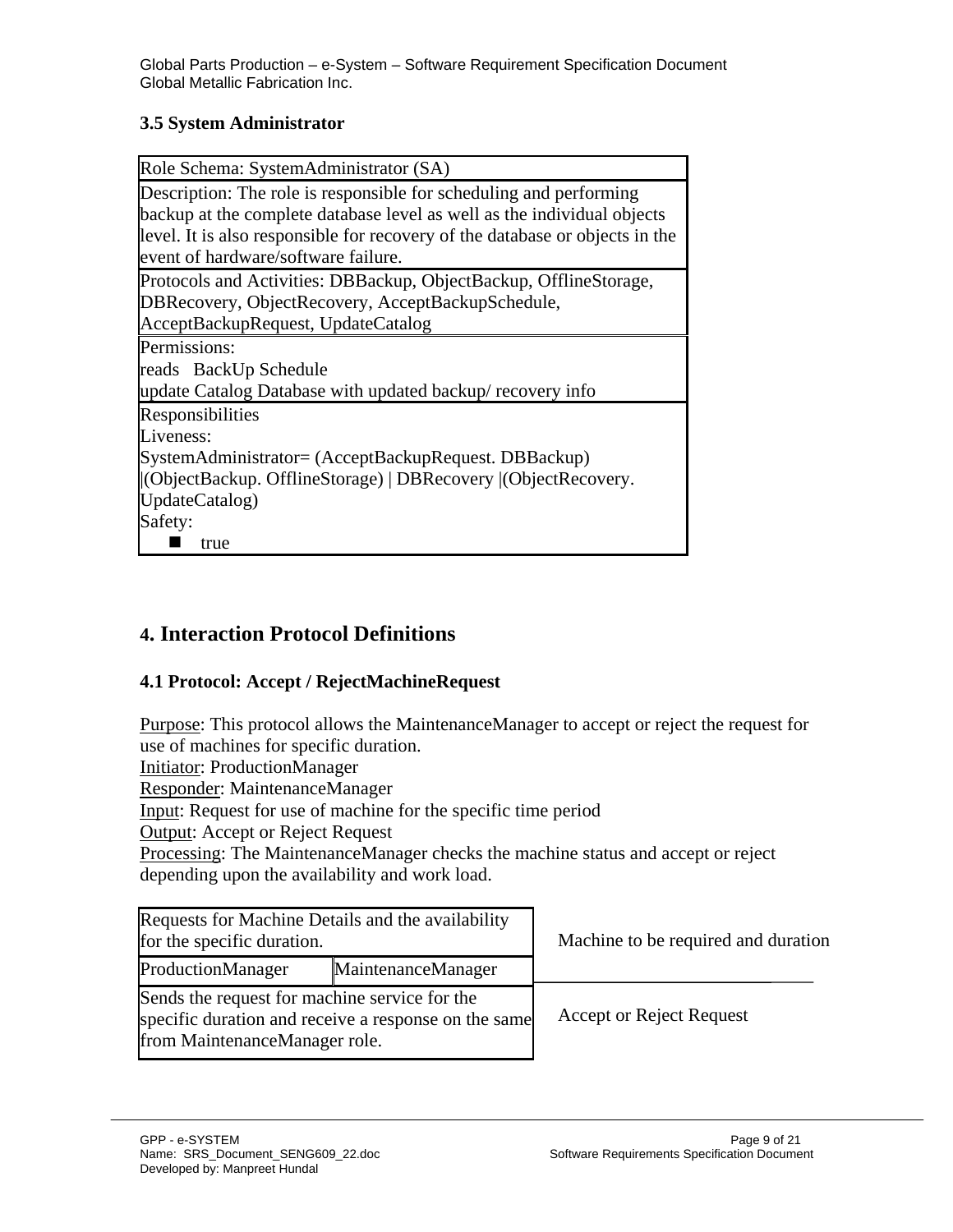#### **4.2 Protocol: CustomerRequest**

Purpose: This protocol allows the ProductionManager to request the SalesManager for customer's details. Initiator: ProductionManager Responder: SalesManager Input: Request for customer's details Output: Give required information Processing: The SalesManager checks the customer database and sends the required information.

| Requests for Customer's Details                                                            |  | Customer's Name              |  |
|--------------------------------------------------------------------------------------------|--|------------------------------|--|
| ProductionManager<br>SalesManager                                                          |  |                              |  |
| Sends the request for customer's details and receive<br>a response from SalesManager role. |  | Send Details of the customer |  |

#### **4.3 Protocol: PartRequest**

Purpose: This protocol allows the ProductionManager to request the ProductManager for part's details.

Initiator: ProductionManager

Responder: ProductManager

Input: Request for part's details

**Output:** Give required information

Processing: The ProductManager checks the parts database and sends the required information.

| Requests for Part's Details         |                                                    | P |
|-------------------------------------|----------------------------------------------------|---|
| ProductionManager<br>ProductManager |                                                    |   |
| response from ProductManager role.  | Sends the request for part's details and receive a |   |

Part's Name

Send Details of the part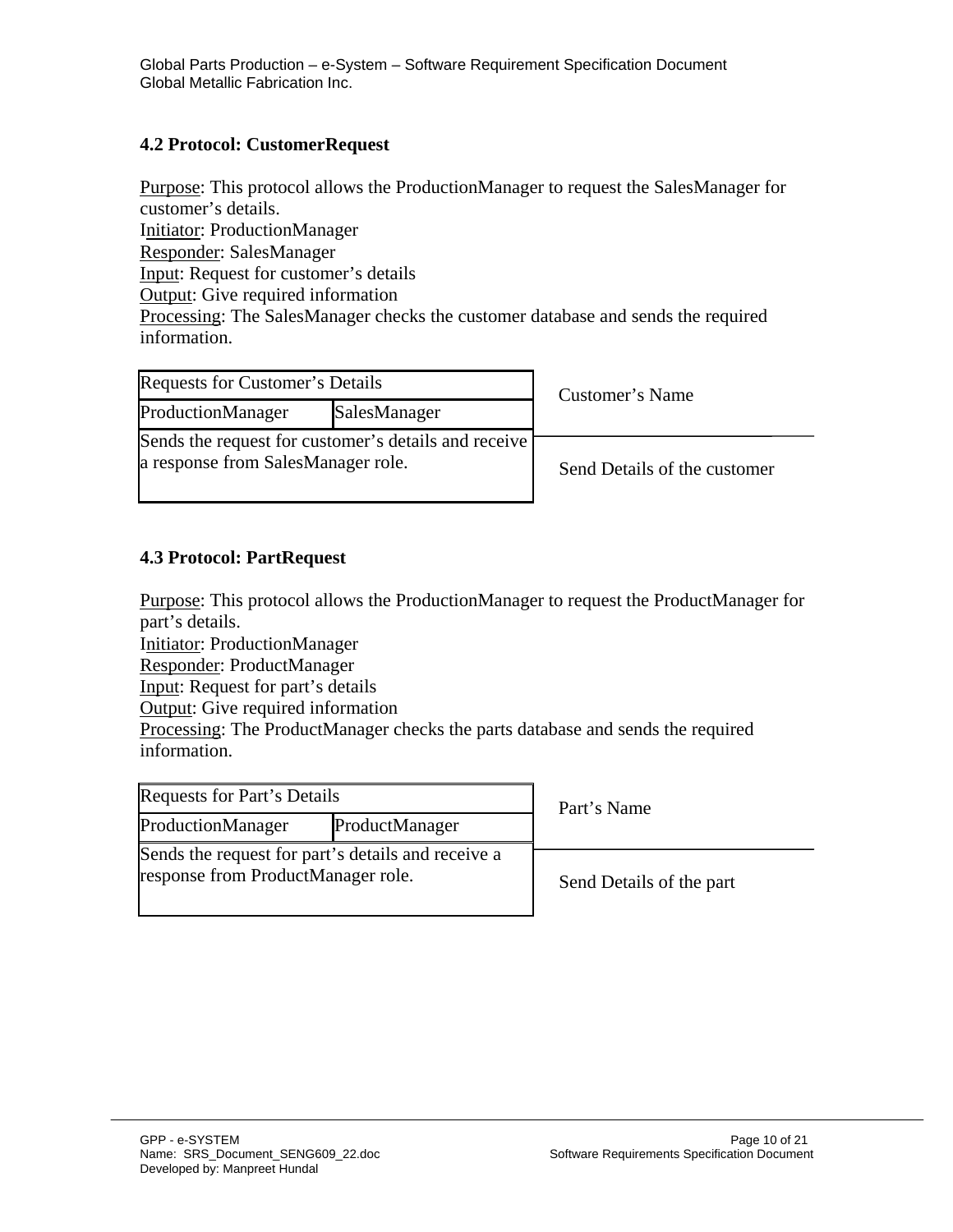## **5 Use Cases**

#### **Functional Requirements**

#### **5.1 Work Order**

#### **Description and Priority**

A user logged in as a Production Manager may create a new Work Order, or print/list/delete/update an existing Work Order. A work order can only be generated for a particular Sales Order, which already should exist in the system. Priority=High.

#### **Stimulus/Response Sequences**

| Stimulus: | User requests to generate a new Work Order record.          |
|-----------|-------------------------------------------------------------|
| Response: | System displays a wizard for creating a new Work Order.     |
| Stimulus: | User requests to print a given Work Order                   |
| Response: | System prints the current Work Order                        |
| Stimulus: | User requests to update information related to a Work Order |
| Response: | System allows the information to be updated                 |
| Stimulus: | User requests to list all the Work Orders in the system.    |
| Response: | System lists all the Work Orders                            |
| Stimulus: | User requests to remove a Work Order record from the system |
| Response: | The Work Order is removed from the system                   |

#### **Functional Requirements**

WorkOrder.Create: User can generate a new Work Order WorkOrder.Create.SalesOrderID: System prompts user for an ID of a Sales Order for which the Work Order is to be generated WorkOrder.Create.SalesOrderID.Select: User specify the ID manually WorkOrder.Create.StartDate: At creation the system automatically set the start date to current date WorkOrder.Create.DueDate: At creation user can specify the due date by which the Work Order is to be completed WorkOrder.Create.Cancel: User should be able to cancel creation of the Work Order at any time. WorkOrder.Create.Cancel.Confirm: System confirms the cancellation request WorkOrder.Create.Cancel.No: If user does not want to cancel, system does nothing WorkOrder.Create.Cancel.Yes:If cancellation is confirmed, no record is created WorkOrder.Create.Commit: If done creating this Work Order, commit it to database and return to the Work Order Management Tool interface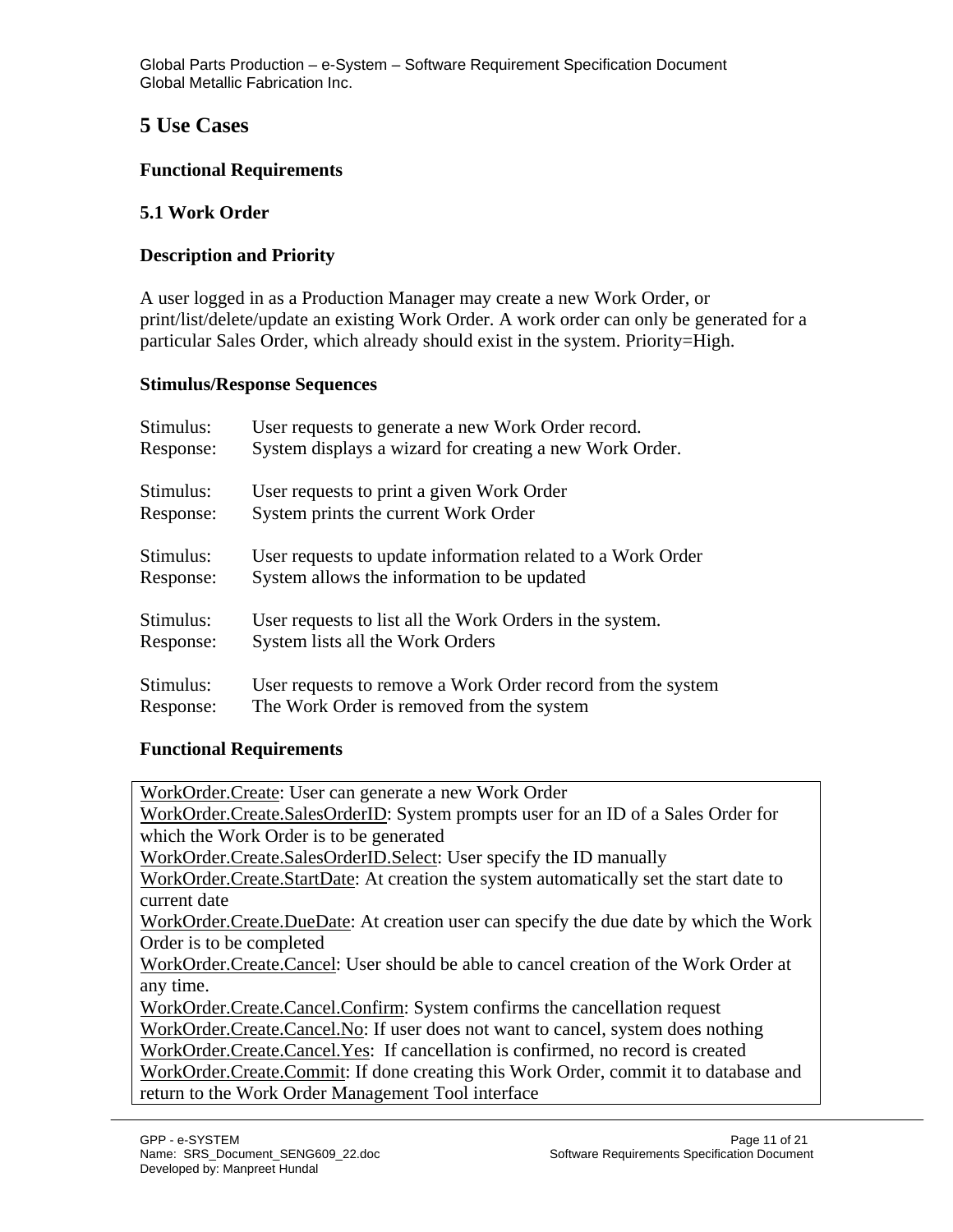WorkOrder.Create.Status **:** System automatically sets the Status to In-Progress

WorkOrder. Update: User may request to update a Work Order. System will display the Work order.

WorkOrder.Update.Status: Update the Status of the work order, which may be In-Progress/Suspended/Cancelled/Complete

WorkOrder.Update.Part: A user may change information about parts listed in this Work Order (See the functional requirements for Parts and Machines).

WorkOrder.Update.Part.Add: User can add a Part which is to be produced as part of a Work Order

WorkOrder.Update.Part.Remove: User can remove a part from the Work Order

WorkOrder.Update.Commit: User may at any time commit the changes done to Work Order (changes to parts, their operations, assignments of employees and machines).

WorkOrder.Update.Commit.Confirm: System shall confirm that the changes are to be made permanent

WorkOrder.View: All details of a Work Order transaction will appear in a view which user can browse

WorkOrder.View.Part: User can view details of parts

WorkOrder.View.Part.Operations **:** View the operations which are required to be performed to produce any Part in the Work Order .

WorkOrder.View.Part.Operation.Machines **:** View information about machines assigned to any Operation in the Work Order Operation.

WorkOrder.View.Part.Operation.Employees: View information about the employees scheduled to work on any particular Operation

WorkOrder.View.Employees: System will list all employees currently assigned to Operations in this Work Order

WorkOrder.View.Machines **:** System will list all machines assigned to Operations in this Work Order

WorkOrder.View.Operations: System will list all Operations which need to be performed in Order to complete the Work Order

WorkOrder.List **:** User can see the list of all Work Orders in the system

WorkOrder.List.ByCustomerName**:** User can see the list of all Work Orders in the system sorted by Customer Name alphabetically

WorkOrder.List.ByDate: User can see the list of all Work Orders in the system sorted by most recent Start Date

WorkOrder.Delete: User can delete a Work Order if it has been completed and there is an Invoice record in the system with this Work Order's ID

WorkOrder.Delete.Confirm: System should confirm deletion of a Work Order WorkOrder.Print **:** User can print all information pertaining to this Work Order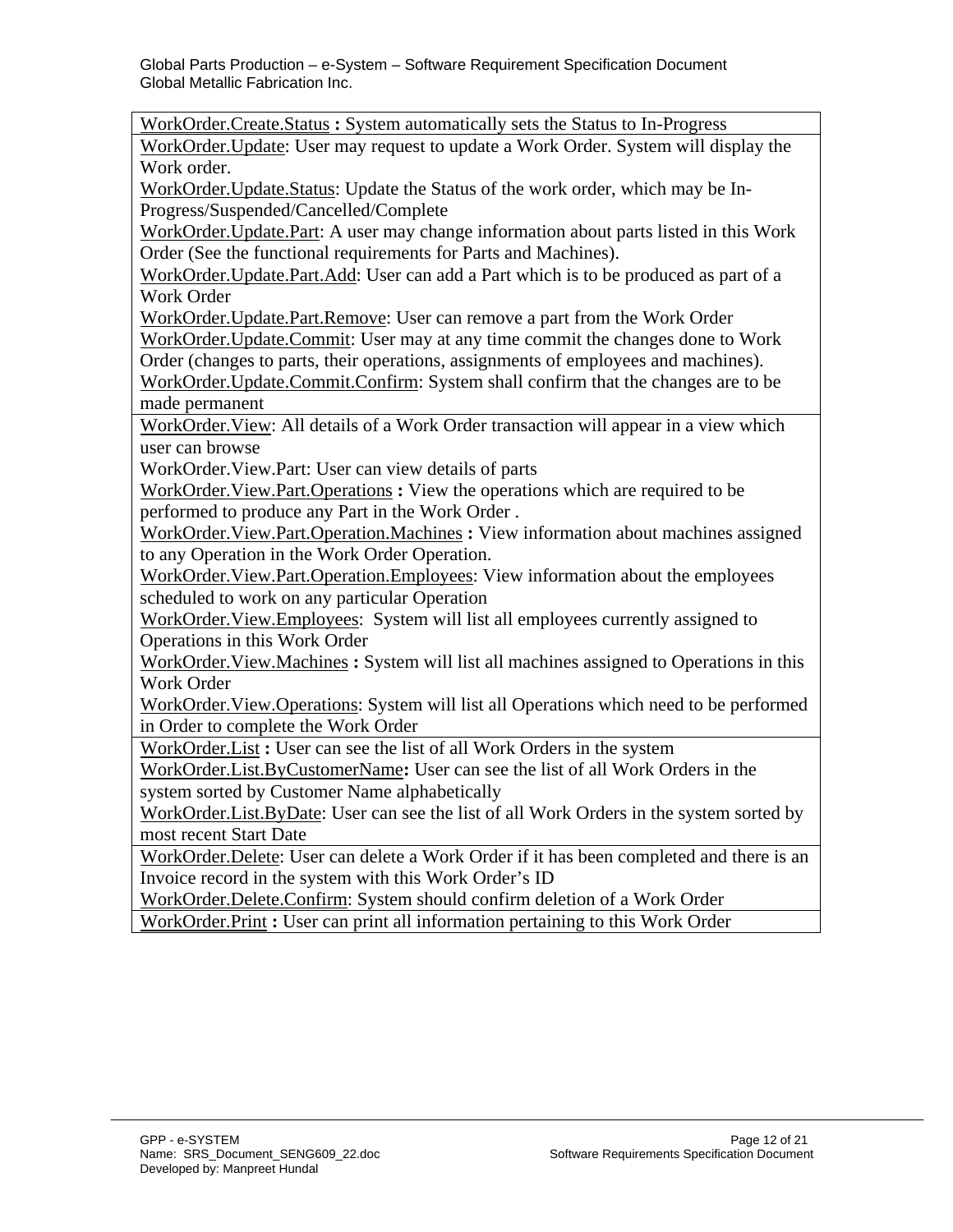#### **5.2 Create, view, Modify and Delete Customer**

#### **Description and Priority**

The Customer *Management tool* must contain a set of functions, which must allow Sales Person to create, edit and remove information on customers. Priority=Moderate

#### **Stimulus/Response Sequence**

| Stimulus: | Sales person request to the system to add a new customer.                                                                                                                                 |  |  |  |  |
|-----------|-------------------------------------------------------------------------------------------------------------------------------------------------------------------------------------------|--|--|--|--|
| Response: | System queries Sales person for information on customer such as customer                                                                                                                  |  |  |  |  |
|           | ID, customer's name, telephone, fax and address.                                                                                                                                          |  |  |  |  |
| Stimulus: | Sale's person request to search for information on a customer.                                                                                                                            |  |  |  |  |
| Response: | If the customer exists in the database, the system must allow user to<br>retrieve information about the customer.                                                                         |  |  |  |  |
| Stimulus: | Sale's person request to modify one or more fields on customer's<br>information.                                                                                                          |  |  |  |  |
| Response: | If the customer exists in the database, the system must allow user to<br>retrieve and edit information about the customer (the only field that is not<br>editable is customer's ID).      |  |  |  |  |
| Stimulus: | Sales Manager request to delete a customer.                                                                                                                                               |  |  |  |  |
| Response: | If the customer is without transactions associated whose status is active,<br>system must allow user to delete the customer. Otherwise, the system must<br>not allow delete the customer. |  |  |  |  |

#### **Functional Requirements**

Customer.Create : The system must let the sale's person to add a new customer. Customer.Create.Id : The system must create automatically this number in an incremental order beginning from 1.

Customer.Create.Name: The system must prompt the sale's person for the Customer's name. Customer.Create.telephone: The system must prompt sale's person for entering the Customer's phone.

Customer.Create.e-mail: The system must prompt the sale's person for the Customer's email. Customer.Create.address: The system must prompt the sale's person for the Customer's address.

Customer.Create.bill\_information: The system must prompt sale's person for entering the Customer's bill information.

Customer.Search: The system must let the system user to find Customer's information based on several filters such as: customer ID, name, address and e-mail.

Customer.Search.NO: If the customer in question is not in the database, the system must show a suitable message.

Customer.Modify: The system must let the system user to edit Customer's information. Also, the system must allow user to make visible/invisible to any customer.

Customer.Modify.NO: The system must not let the system user to edit customer's ID.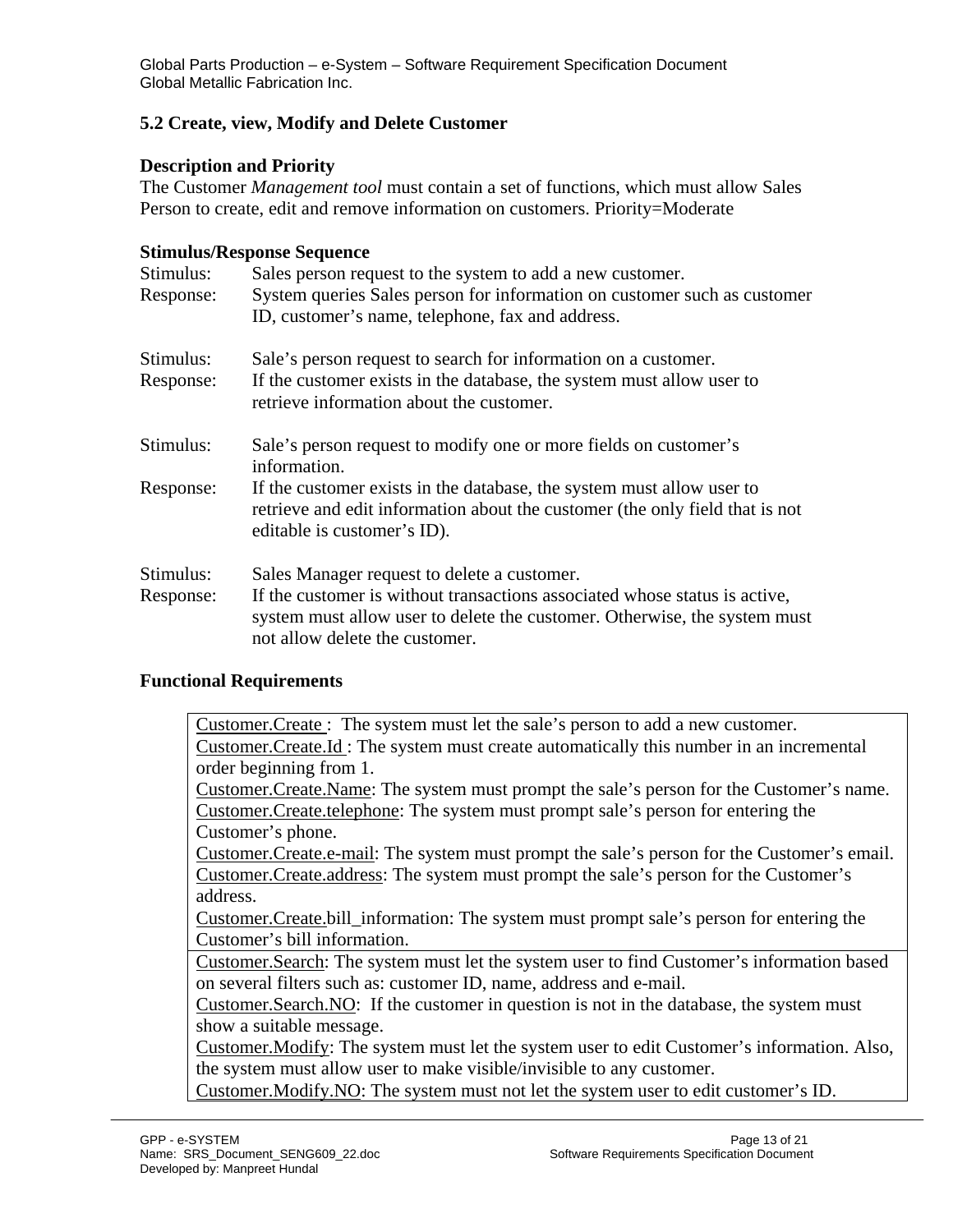Customer.Purge: The system must let the system user to remove a customer, only if there is no transaction associated with him or her.

Customer.Purge.No: The system must not allow the user to remove a client that has active transactions.

#### **5.3 Create, View, Modify and Delete Parts**

#### **Description and Priority**

The Fabricated Parts Management tool will help Product Manager to maintain (create, modify or delete) manufactured parts. Every part may be an individual part or a multiplepart consisting of *n* number of sub-parts, which may be assemblies or sub assemblies. Priority=Moderate.

#### **Stimulus/Response Sequence**

| Stimulus:<br>Response: | Product Manager requests to create a part.<br>System queries Product Manager for details of part(s) such as part<br>description, operations, discounts, part drawing as well as items or parts<br>provided from supplier.       |
|------------------------|---------------------------------------------------------------------------------------------------------------------------------------------------------------------------------------------------------------------------------|
| Stimulus:<br>Response: | Product Manager requests to change the information of a part.<br>If the part status is <i>in process</i> , system must allow user to edit and modify<br>the information related to the part.                                    |
| Stimulus:<br>Response: | Product Manager requests to remove a part.<br>If the part status is <i>not in process</i> , system must allow user to delete the<br>part or any sub part. Otherwise, the system must not allow delete any<br>manufactured part. |

#### **Functional Requirements**

Part.Create: The system must let the maintenance manager place a new part. Part.Create.Description : The system shall prompt the product manager for the part description.(This field may be empty).

Part.Create.price: The system shall prompt the product manager for entering the part's price. Part.Create.price.NO: If the product manager does not provide a price for the part, the system must not let manager finish this step. (The system must display a suitable message). Part.Create.associateparts: The system shall prompt the product manager for entering all

associated parts ID (if any) as well as the number of these.

Part.Create.associateparts.NO: If the product manager does not commit associate parts, the system must let continue.

Part.Create.associatedrawing: The system must prompt the product manager for entering the associated drawing to the part.

Part.Create.associatedrawing.NO: If the product manager does not provide at least one drawing, the system must not let manager finish this step. (The system must display a suitable message).

Part.Create.operations: The system shall prompt the product manager for entering the operations in order to make the part. The order of operations must be specified.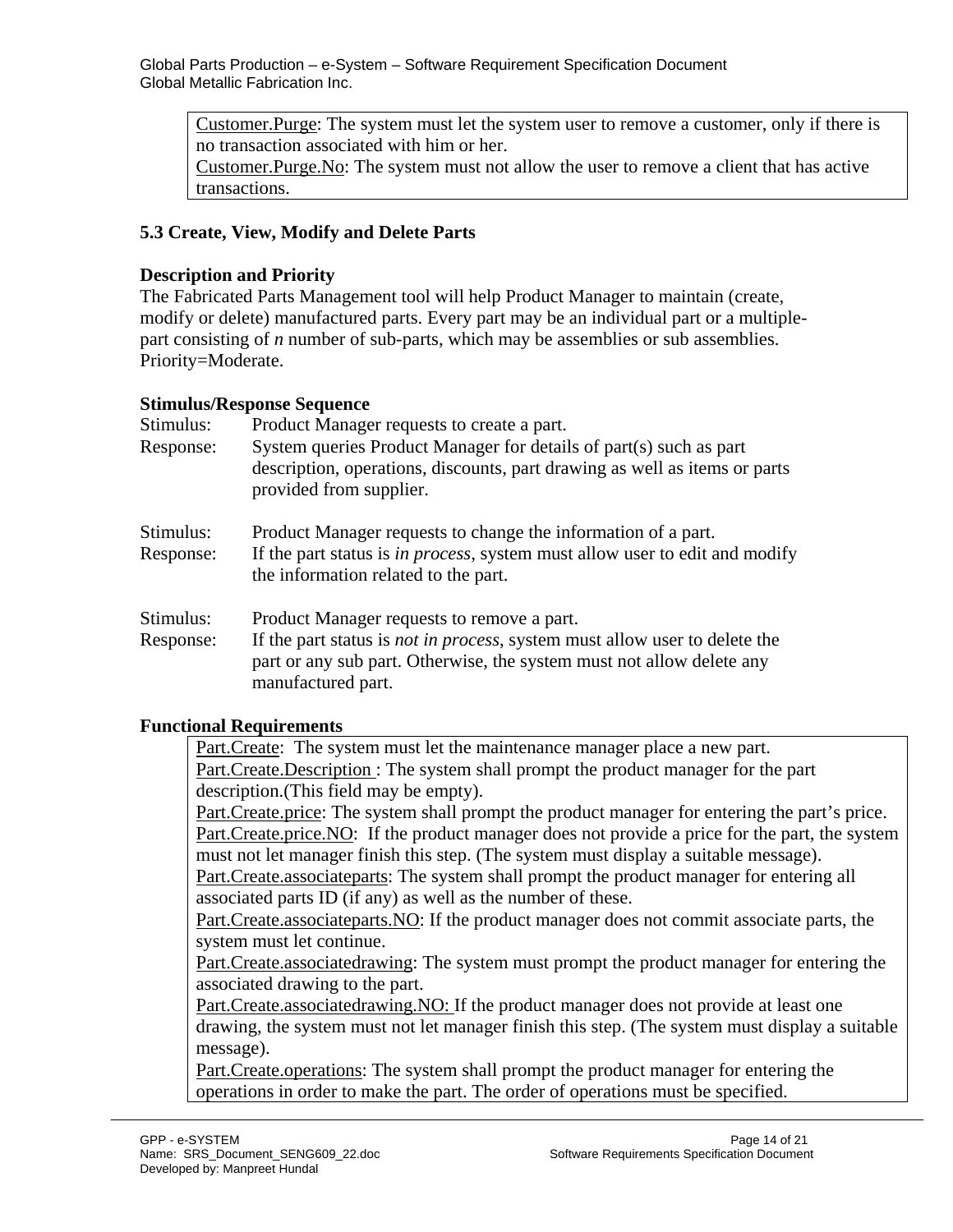Part.Create.operations.NO: The system must not exit of this menu without capturing at least one operation.

Part.Create.operations.operationID: The system shall prompt the product manager for the operations ID. (The system must create automatically in ascendant sequence, the natural numbers corresponding to operation ID beginning from 1).

Part. Create. operations. setuptime: The system shall prompt the product manager for the operation setup time (only business hours).

Part.Create.operations.runtime: The system shall prompt the product manager for the operation runtime. (only business hours)

Part.Create.operations.totaltime: The system shall prompt the product manager for the operation total time. (only business hours).

Part.Create.operations.labourSetupTime: The system shall prompt the product manager for the operation setup time. (only business hours).

Part.Create.operations.labourRunTime: The system shall prompt the product manager for the operation total time. (only business hours).

Part.Create.NO: If the product manager does not commit a new part, the system must let exit from this step.

Part.Modify: The system must let the system user to modify a part whose status is *in process*. Part.Modify.Description : The system must allow users to edit a part's description.

Part.Modify.price: The system shall allow the product manager for modifying the part's price. Part.Modify.associateparts: The system must allow users to edit all associated parts to the part in question.

Part.Modify.associateparts.NO: If the user(s) does not commit a change in any of the associate parts, the system must let continue.

Part.Modify.associatedrawing: The system must allow the product manager to edit the associated drawing to the part in case of modifying.

Part.Modify.associatedrawing.NO: If the product manager does not make any modify, the system must let continue.

Part.Modify.operations: The system must allow user to edit the part operations.

Part.Modify.operations.NO: If the product manager does not commit any modification, the system must finish this step without any database's change.

Part.Modify.operations.setuptime: The system must allow user both to edit and modify operation setup time (only business hours).

Part.Modify.operations.runtime: The system must allow user both to edit and modify operation runtime. (only business hours).

Part.Modify.operations.totaltime: The system must allow user both to edit and modify operation total time. (only business hours are valid data).

Part.Modify.operations.labourSetupTime: The system must allow user both to edit and modify operation labour setup time. (only business hours are valid data).

Part.Modify.operations.labourRunTime: The system must allow product manager for editing and modifying of operation labor run time. (only business hours).

Part.Modify.NO: If the product manager does not commit a change part, the system must let exit from this step without any database's change.

Part. Purge: The system must let the system user to remove a part (or a subpart), only if it's status is *not active*.

Part.Purge.No: The system must allow the user to exit from this function.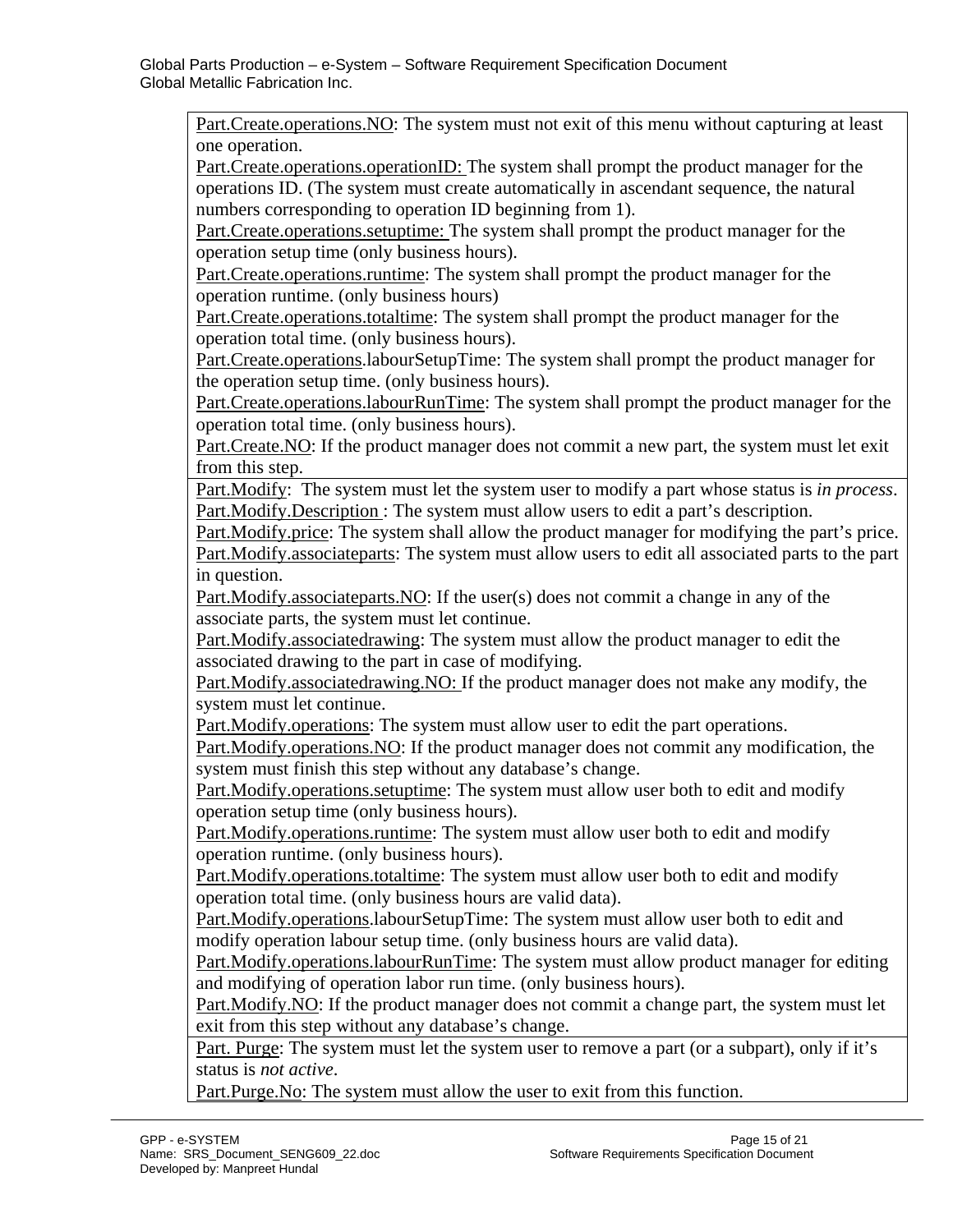### **5.4 Create, View, Modify and Delete Machines**

#### **Description and Priority**

A Maintenance manager whose identity has been verified may create a new machine in to the list with a list of tasks a machine can perform. He/She can update machine tasks, list the machine tasks and delete a machine, which is out of order. Priority=Moderate

#### **Stimulus/Response Sequence**

| Stimulus: | Maintenance Manager requests to create a new machine for adding<br>operation tasks.                          |  |  |  |
|-----------|--------------------------------------------------------------------------------------------------------------|--|--|--|
| Response: | System queries manager for details of the ID, arrived date, operation tasks,<br>price, etc of a new machine. |  |  |  |
| Stimulus: | Maintenance Manager requests to print a particular machine record.                                           |  |  |  |
| Response: | System queries manager for machine ID number.                                                                |  |  |  |
| Stimulus: | Maintenance Manager requests to cancel or edit a particular machine.                                         |  |  |  |
| Response: | System queries manager for machine ID number.                                                                |  |  |  |

#### **Functional Requirements**

Machines.Create: The system shall let a manager who is logged into the E-System create a new machine for entering machine details.

Machines.Create.ID: The system shall prompt the manager for the Machine Id.

Machines.Create.Date: The system shall ask the manager for the machine arrived Date.

Machine.Create. Price: The system shall prompt for the price of a machine.

Machine.Create.Create.Task: The system shall show the task pull down menu.

Machine.Create.Select: The manager shall select the task from the task menu.

Machine.Create.Status: The manager shall specify the status of machine is in active state or not.

Machine.Create.Operation Code: The system shall prompt for operation code as the information will be exported to scheduling list of the E-System.

Machines.View: The system shall let a manager who is logged into the E-system can view a machine record.

Machines.View:ID: The system shall prompt the manager for the Machine Id.

Machines.Modify: The system shall let a manager who is logged into the E-system can edit a machine record.

Machines.Modify:ID: The system shall prompt the manager for the Machine Id.

Machines.Modify:Status: The manager can edit the machine status depending on the machine state.

Machines.Modify:Status: The manager can edit the operations task of machine using the task menu.

Machines.Modify:Operation Code: The manager can edit the operations code of a machine which needs to interact with the schedule list.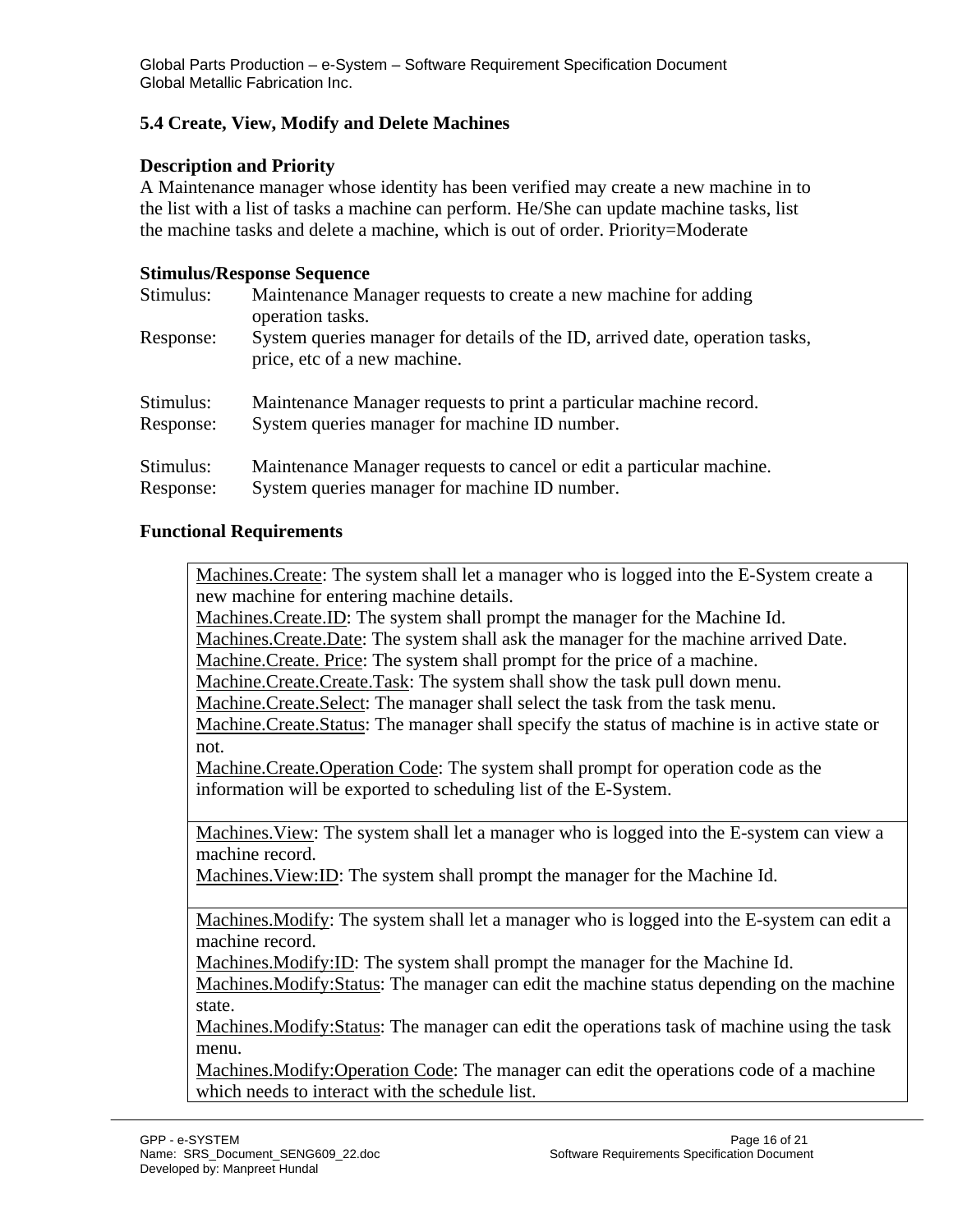Machines.Delete: The system shall let a manager who is logged into the E-system can delete a machine record.

Machines.Delete:ID: The system shall prompt the manager for the Machine Id. Machines.Delete:Status: The system will validate the status and prompt the reconfirmation for delete.

## **6. External Interface Requirements**

## **6.1 User Interfaces**

- <sup>¾</sup> The GPP E-System interface can be viewed over the intranet in an internet browser.
- $\geq$  The interface will vary depending on whether the user is logged in as a system administrator/s, sales manager/s, maintenance manager/s, and production manager/s will have different options displayed to them.
- $\rightarrow$  A general Help index will be available for consulting to all users, even when not logged in, and another help index will be displayed to logged in users particular to their status.
- $\ge$  All content will be displayed using HTML and can be browsed using keyboard and mouse.

## **6.2 Hardware interfaces**

 $\geq$  The E-System is expected to be installed on office PCs with a sufficient processing capacity (E.g. Pentium III and above) and at least 2GB HDD and 512 MB RAM.

## **6.3 Software Interfaces**

 $\geq$  In the current phase of the system, there is no external software interface.

## **7. Other Non-Functional Requirements**

## **7.1 Performance Requirements**

The system shall accommodate 50 users during the business hours. All reports generated by the system shall be fully downloadable in no more than 15 seconds over a 50Kbps modem connection.

Responses to search queries shall take no longer than 10 seconds to load onto the screen after the user submits the query.

The system will display customized messages after the user submits information to the system.

## **7.2 Safety Requirements (Backup Utility)**

 $\triangleright$  A user logged in as a System Administrator may perform backup procedures to backup data currently stored in the databases for safety. User may also view log files generated by the backup. A backup can be generated on all or any subset of all the records in the system.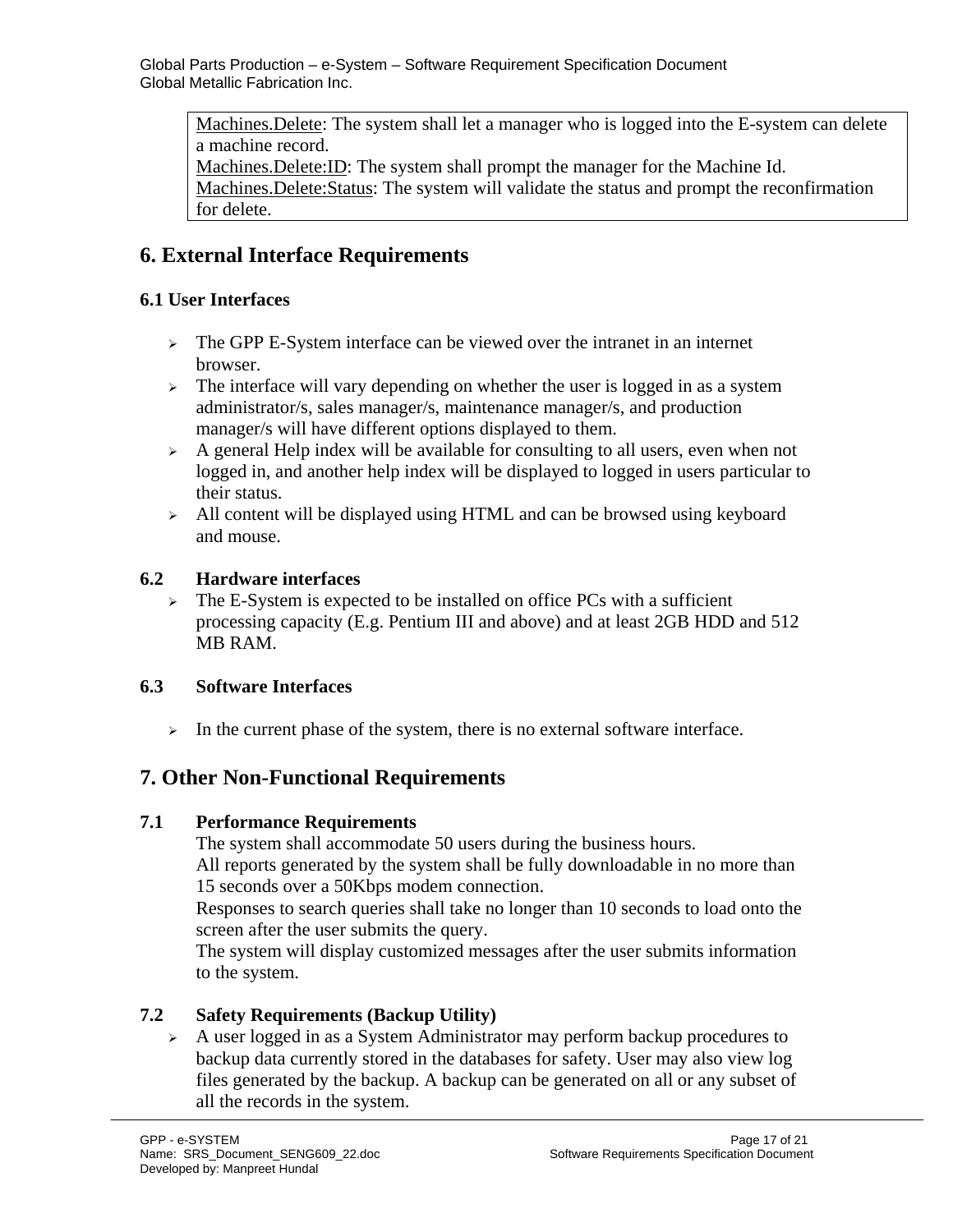- $\geq$  User may manually trigger the backup routine, to run immediately.
- $\rightarrow$  Alternatively, user may schedule backups daily, weekly, biweekly, monthly in which case the backup procedure will run automatically. For automatic backups, user may specify the hours during which the backup should take place.

#### **7.3 Security Requirements**

- <sup>¾</sup> Users shall be required to log in to the E-system for all operations.
- $\geq$  The system shall permit only authorized users to update the databases.

## **8 Software Quality Attributes**

#### **8.1 Availability**

The E-system shall be available to users on the Internet 95% of time during the business hours.

#### **8.2 Robustness**

If the connection between the system and the user is broken prior to a transaction being either confirmed or cancelled, the E-System shall enable the user recover the incomplete transaction.

If the user switches between the different modules with in a system then the data entered or searched by him in the previous module remains there on screen. If the user selects the particular record in the result set then he should able to view the details of selected record and result set will remain there on the screen. No need to make the same search again.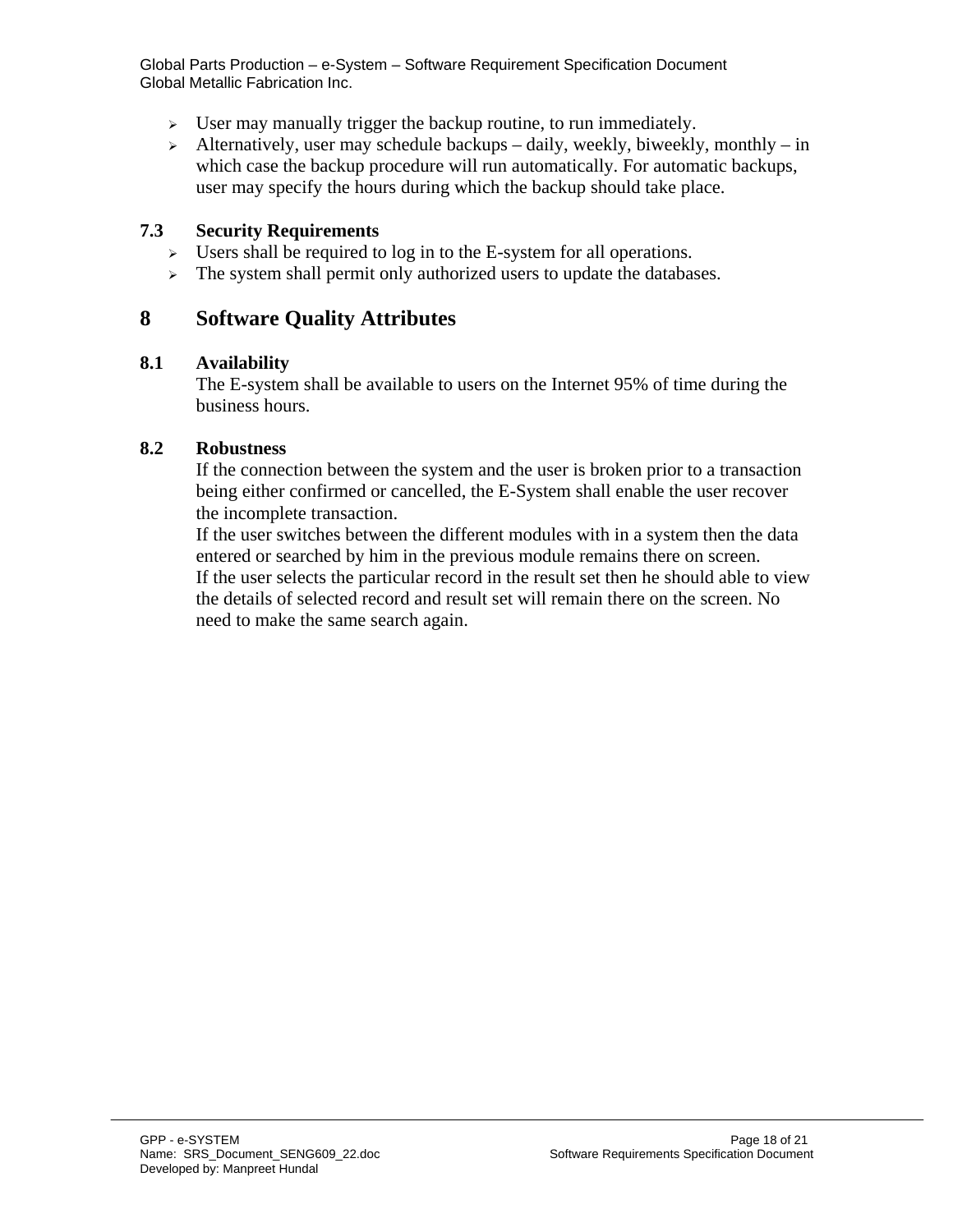## **Appendix A:**

## **Data Dictionary**

| Customer<br><b>Customer ID</b> | $=$<br>$=$ | Person who buys metallic parts.<br>Client ID number who requested a metallic part.                           |
|--------------------------------|------------|--------------------------------------------------------------------------------------------------------------|
| E-system<br>Machine            | $=$<br>$=$ | The software system on the Internet/Intranet.<br>A device with several moving parts which uses power to do   |
| Machine ID number              | $=$        | a part.<br>Company ID number of machine which makes a certain<br>part.                                       |
| Machine's status               | $=$        | [assigned   not assigned   act up]                                                                           |
| Manager                        | $=$        | Responsible for controlling and organizing the workflow<br>process.                                          |
| Part                           | $=$        | A separate metallic piece which combines with other<br>metallic pieces to form the whole of a metallic part. |
| Part descriptions              | $=$        | Piece of paper that tells you what part is like.                                                             |
| Part drawing                   | $=$        | Picture of a part design                                                                                     |
| Part price                     | $=$        | The price that it cost to make a metallic part, without a<br>profit being added                              |
| Part status                    | $=$        | [in process   finished   sent]                                                                               |
| Part unit price                | $=$        | Cost of each unit part.                                                                                      |
| Process automation             | $=$        | Programmable series of actions that a machine takes in<br>order to achieve a result                          |
| Work Order                     | $=$        | Piece of paper which proves that information on making a<br>part have been created.                          |
| Workflow                       | $=$        | Series of actions that a machine takes in order to achieve a<br>result                                       |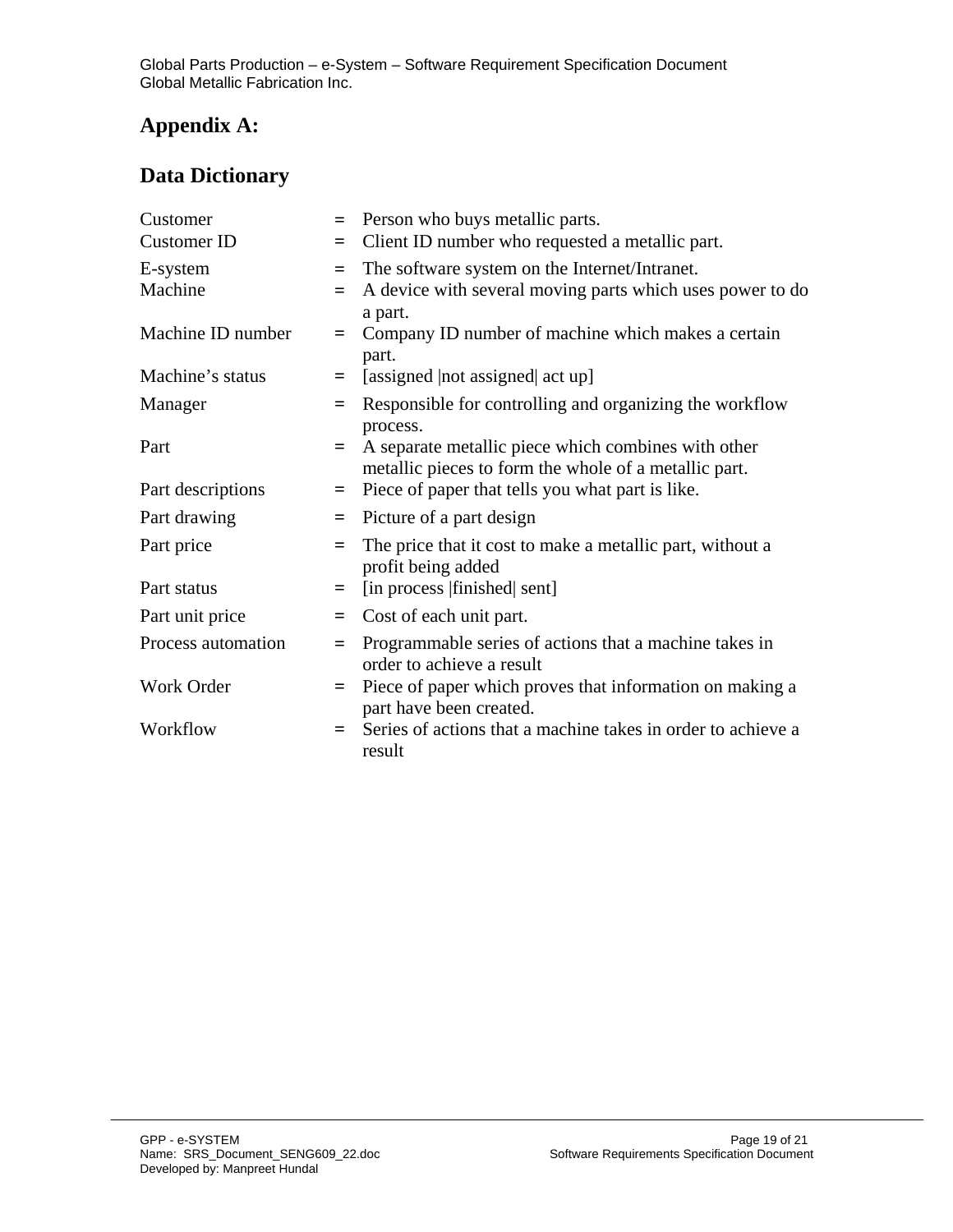#### **Data model:**



### **Figure 2-High-level Data model for the parts production System**